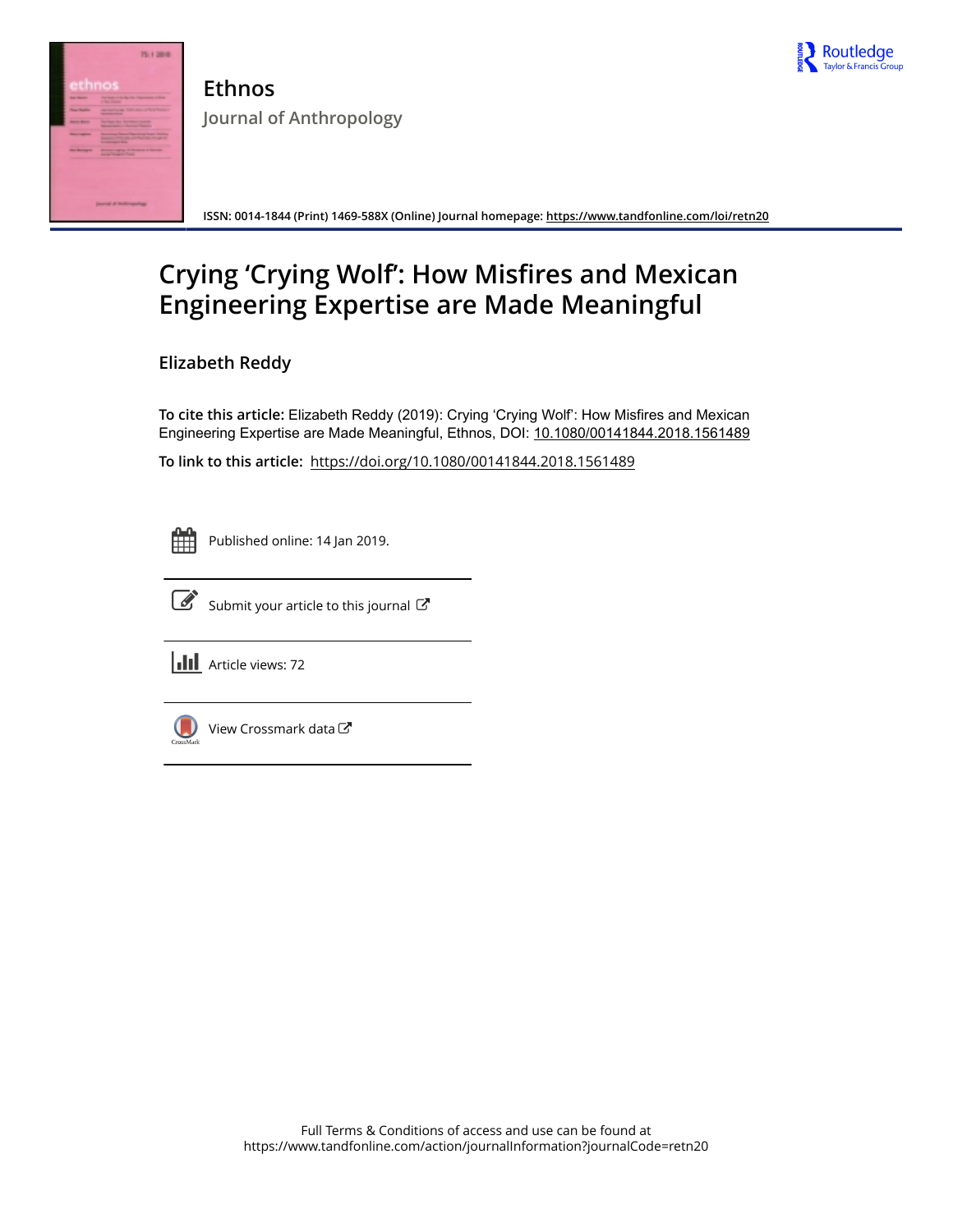**ETHNOS** https://doi.org/10.1080/00141844.2018.1561489



Check for updates

# Crying 'Crying Wolf': How Misfires and Mexican Engineering Expertise are Made Meaningful

Elizabeth Reddy

Engineering, Design and Society, Colorado School of Mines, Golden, CO, USA

#### ABSTRACT

On 28 July 2014, a smartphone app warned Mexicans of an earthquake that never came. Engineers took this misfire seriously, concerned that it might have a 'cry wolf' effect. They were concerned that people could lose confidence in the early warning system and then, the next time that alerts sounded before one of Mexico's frequent and violent earthquakes, people might fail to take potentially life-saving action. In this article, I argue that these responses to the misfire reveal cries of 'crying wolf' as enactments and explorations of particular forms of responsibility integral to Mexican engineering subjectivities.

KEYWORDS: Mexico; earthquake early warning; misfire; infrastructure; engineering;

# Introduction

Just after noon on 28 July 2014, thousands of people in Mexico City rushed out of buildings and into the streets, expecting an earthquake. None of the participants at the event I was observing that afternoon was among them, however. I was sitting in on an ordinary meeting of high-level administrators at the Centro de Instrumentación y Registro Sísmico, or CIRES, the NGO that built and maintains Mexico's public earthquake early warning system. Speakers mounted on the walls around us remained silent. Because we did not hear the Sistema Alerta Sísmica Mexicano's distinctive warbling warning, we stayed seated around the conference table, comfortable in the knowledge that no earthquake had ripped out of the subduction zone to the west or the faults deep under the mountains to the south. The silty, seismically sensitive soil below us remained still. It was not long after the thousands evacuated when concerned texts and phone calls began to flood in.

A false alert had been issued at 12:16:54 pm by a popular smartphone app called Sky-Alert. The app, operated by a private company, was not under the control of CIRES engineers and operated without their technical support.<sup>1</sup> Nonetheless, its misfire was worrisome to the people in the room with me because of what it might entail for

CONTACT Elizabeth Reddy a[reddy@mines.edu](mailto:reddy@mines.edu)

<sup>© 2019</sup> Informa UK Limited, trading as Taylor & Francis Group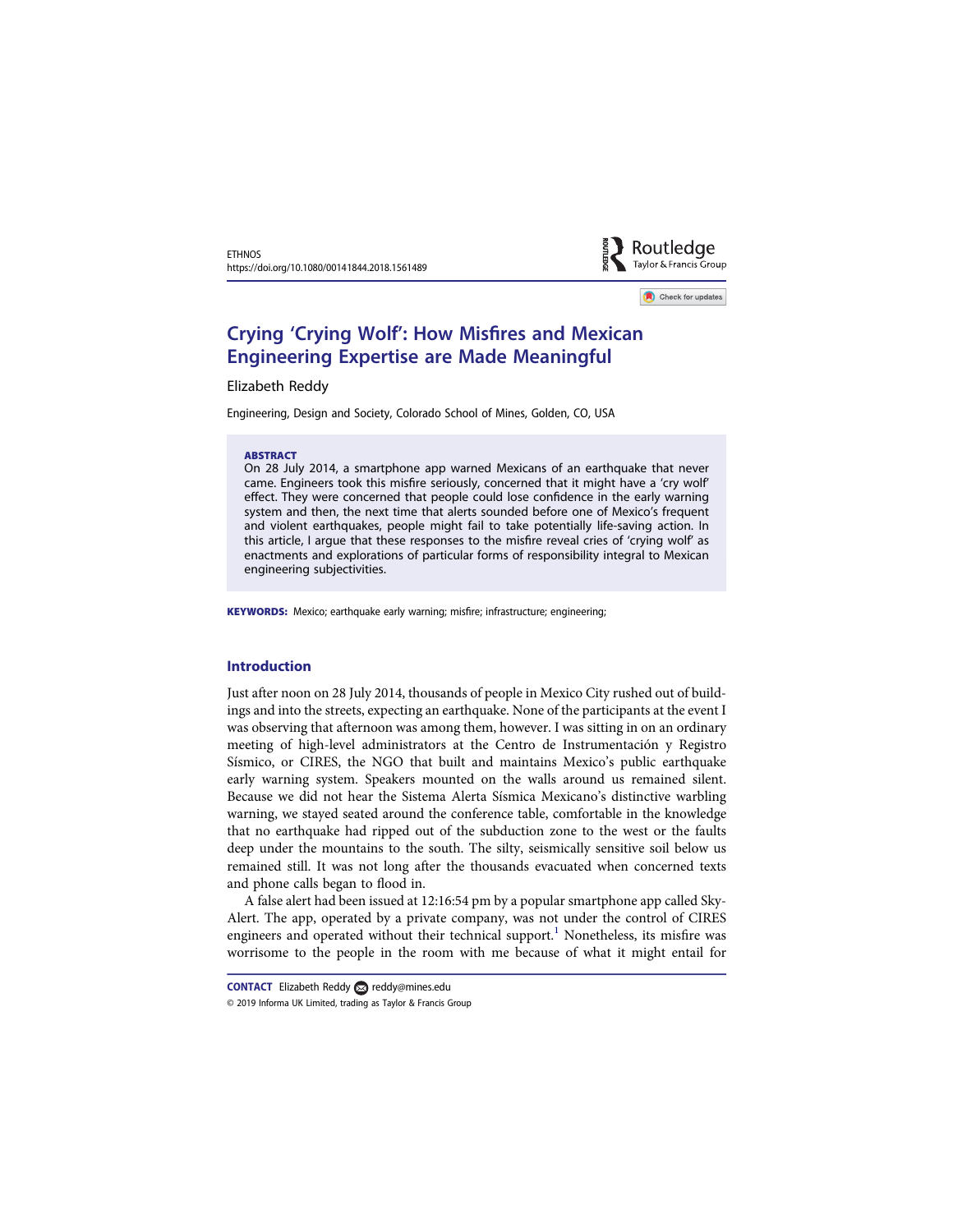# 2  $\bigodot$  E. REDDY

earthquake early warning as a project and for Mexicans at risk. Engineers' responses to this event demonstrate the complex expert commitments to public safety.

Although none of us at CIRES evacuated for safety's sake, the meeting room soon began to empty. The two dozen engineers and administrators who had been gathered there with me abandoned their weekly meeting's agenda and went to work, instead, on mitigating the potential for what they called a 'cry wolf' effect. 'Crying wolf' or, in Spanish 'gritar que viene el lobo', references a fable attributed to Aesop that is often called 'The Boy Who Cried Wolf'. Here, when a boy tasked with guarding sheep warns his community about a wolf that doesn't exist, he loses credibility. A wolf finally arrives, though, and he loses his sheep, and, in some versions, his life.<sup>2</sup> When false alerts like the SkyAlert misfire jeopardise trust in the person or mechanism that issues them and consequently impede response to subsequent alerts about real threats, they have 'cried wolf'.

SkyAlert's misfire had reached over one million subscribers. If there had truly been an earthquake sweeping inland from the west coast of Mexico that day, more would have received the warning, because the smartphone app would not have been alone in sounding the alarm. The Sistema Alerta Sísmica Mexicano's broadcast would have triggered SkyAlert and also started sirens howling throughout the meeting room and in hundreds of other buildings around Mexico City. Radio and television stations would have blared alarms, too. The Sistema Alerta Sísmica Mexicano's network of field stations can detect earthquakes and trigger these alarms more than one minute before most earthquakes can reach Mexico City. That only allows people seconds to prepare for a coming quake, $3$  and these seconds could easily be lost to disbelief or indecision. Those of us sitting around the conference table at CIRES headquarters would have evacuated. We would have had plenty of time to get to a safer place than the second floor of a converted residential building.<sup>4</sup>

My analysis of this event is informed by 17 months of ethnographic and archival research undertaken between 2011 and 2017.<sup>5</sup> Throughout this time, I was primarily based in Mexico City, conducting research on how experts and authorities approached earthquakes and earthquake risk management; for 10 of those months, I was embedded in CIRES offices. In conjunction with observing ordinary and extraordinary work, I conducted interviews with engineers, policymakers, emergency managers, academics, entrepreneurs, and others who are invested in seismicity.<sup>6</sup> These methods and research sites allow me to interrogate engineering expertise and related practices.

The earthquake early warnings that publics in Mexico City encounter are the product of partially-integrated infrastructures that can be challenging for laypeople to parse.<sup>7</sup> The technologies that spread these warnings may be considered, alternately, crucial to the system or mere users of the warnings that the core Sistema Alerta Sísmica Mexicano generates. I learned that 'cry wolf' effects are a matter of particular and explicit worry for engineers involved with earthquake early warning in Mexico.

Despite the best efforts of engineers like those who work at CIRES and SkyAlert, infrastructural failures are never out of the ordinary (a point that has been explored by Larkin 2008; Kockelman 2010; Anand 2017, and others). These failures can be consequential: breakdowns can make infrastructures obvious and even important to those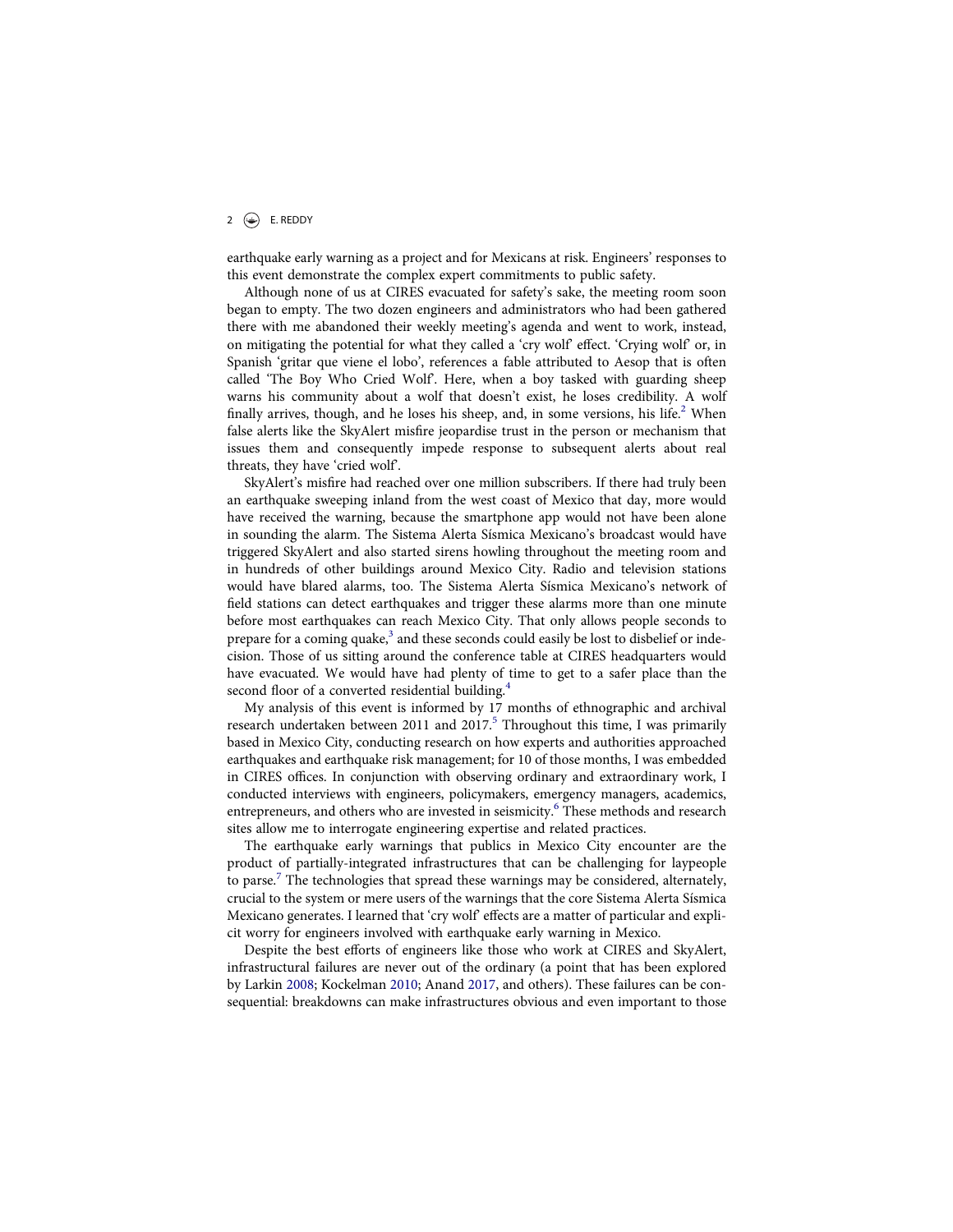who might ordinarily take them for granted (Bowker & Star 1999; Star 1999). In this article, I consider the SkyAlert misfire as it emerged in the context of, and then had consequences in, the social and material world. This approach is in keeping with Jensen and Morita's recent call to take infrastructures as 'open-ended experimental systems' (2017: 617; emphasis theirs), that is, to engage with what infrastructures (and their failures) make possible or evident in new ways.

I argue that experts' responses to the misfire reveal cries of 'crying wolf' as enactments and explorations of particular forms of care and agency. Here, I attend to expertise not in terms of the knowledge it requires, but the subjectivities it entails and creates. Doing so, I contribute to a lively and critical scholarly conversation about how engineers understand their roles in society and the practical effects that these understandings can have (for example, Wisnioski 2012; Ottinger 2013). My analysis of engineering expertise is informed by work in feminist science and technology studies which addresses what Donna Haraway has called a 'praxis of care and response' (2012: 302; see also Puig de la Bellacasa 2017). This praxis is sometimes described as a matter of 'response-ability', or the paired obligation and capability to take action. By considering the SkyAlert misfire in relation to these issues, I illuminate Mexican engineers' expertise in ways that research focused on political structures (as in Adler Lomnitz 1982; Camp 1985) or ideologies of power (Wolf 1998; Ferry 2003) cannot.

In what follows, I address both 'cry wolf' effects and Mexican engineering subjectivities at greater length. I show how the infrastructures of earthquake early warning in Mexico have developed in the context of changing communication technologies and political conditions. Then, I return to the story with which I began the article to address engineers' responses to the SkyAlert misfire and how, in its aftermath, 'cry wolf' effects became a significant concern.

# Misfire and Meaning-making

'Crying wolf' can only happen when a false alert is interpreted, not as an accident, but as an indication of unreliability. A 'cry wolf' effect may begin with a state of full public trust in emergency communication and good faith efforts to respond to alerts, but that trust and good faith willl be shown to be finite. A failed alert can make a future warning fail in new ways, the logic goes, even when earthquake registration, analysis, and warning communication are handled perfectly. People may hear a siren, and the siren may be related to an oncoming earthquake, but if they do not trust an alert, they will not act. If people do not act then the effort to warn them has failed.

What the SkyAlert app did on 28 July 2014 very much in keeping with philosopher J. L. Austin's definition of a misfire – that is, a communicative effort to bring about a certain response which fails for reasons including, for example, being made under the wrong conditions. Austin's work on performativity builds on the key insight that a number of circumstances need to be fulfilled in order for an action like warning people of an oncoming earthquake to be successful. These pertain to conventions, participants and conditions, the execution of the procedure in question, and correct actions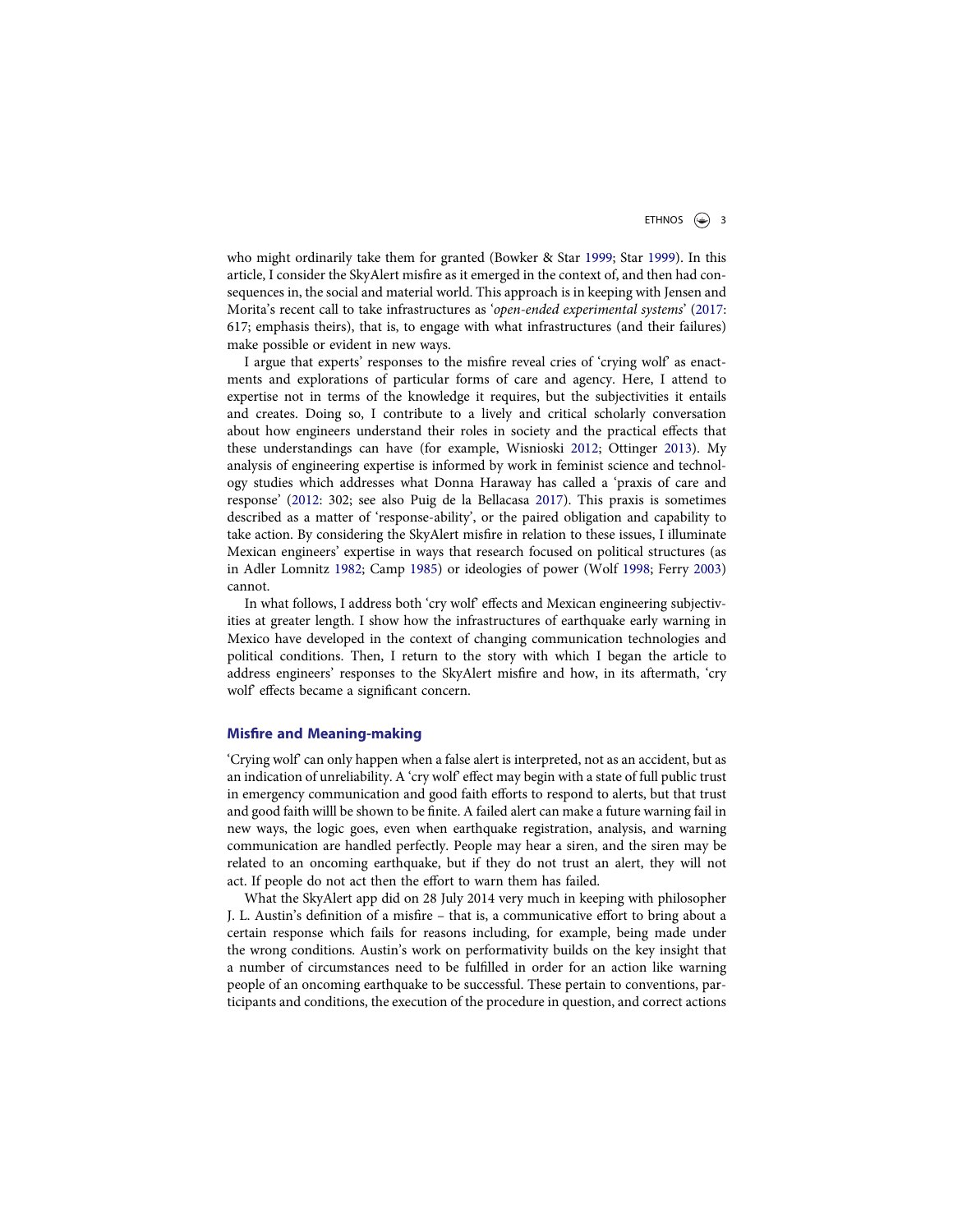# 4  $\bigodot$  E. REDDY

and responses (1975: 14–15). For Austin, misfire is a way of thinking about ordinary 'infelicities' which interfere with these conditions and, consequently, the efficacy of a performative action.

The social consequences of false alerts have been a topic of significant research, too. 'Cry wolf' effects have been found in controlled settings (as in Breznitz 1984; LeClerc & Joslyn 2015), but are inconsistent outside of them. Developing broad conclusions about the effects of false alerts for populations at risk has been troublesome (Barnes et al. 2007). The same events that produce 'cry wolf' effects for some actually encourage others to increase their efforts to prepare for an event (Tierney 1993; Atwood & Major 1998 documented this in their work on the effects of the Ibn Browning false earthquake prediction). 'Cry wolf' effects may be deeply context-dependent and far from certain, but they are an issue of powerful concern for Mexican engineers responsible for earthquake risk management technologies.

These engineers' interest in public wellbeing is not incidental. Not only have engineers been integral to state developmentalist agendas throughout the nineteenth and twentieth century (see Fortes & Adler Lomnitz 1994; Ramos Lara & Rodríguez Benítez 2007; Bazant 2014), but Mexican engineering education routinely frames the discipline as a means to support nationalist projects for public good. As Juan Lucena suggests, Mexican engineers have been, and are, often explicitly taught to consider their expert identity in relation to the project of building and serving the Mexican nation and its people (see Lucena 2007).

Concern for public applications of technoscience are by no means unique to this Mexican community – after all, Collins and Evans have described expertise itself as a matter of 'decision-making at those points where science and technology intersect with the political domain because the issues are of visible relevance to the public' (2002: 236). Nonetheless, histories and narratives that relate technical efforts to the common good have powerful implications for the way we can understand Mexican engineering. These concerns not only animate Mexican engineering discourse, but have particular consequences for practice when infrastructures that have direct implications for public wellbeing are at stake.

Mexican engineers have a position of obligation and ability for public safety. Feminist science and technology studies scholarship on 'response-ability' is particularly helpful for thinking about what that means. Work on 'response-ability' draws attention to the relationship between having the capacity to take some action and feeling an obligation to do so (see, for example, Haraway 2008; 2012, as well as Hayward 2010; Schrader 2010; Martin et al. 2015). Attention to these issues allows me to consider and analyze the ways that Mexican engineers enact their expertise through both agency and care. When these experts care about public wellbeing and take steps to reduce threats – or are understood to do so – this is not only a personal matter. Instead, should be understood as an integral, and complex, aspect of their professional identity.

The engineers I study have been explicit about how their responsibility for public wellbeing informs and is performed through their earthquake early warning work. Lives could depend on a well-executed and reliable alert, I have often been told. It is their job to make sure the system works and that people are able to trust it.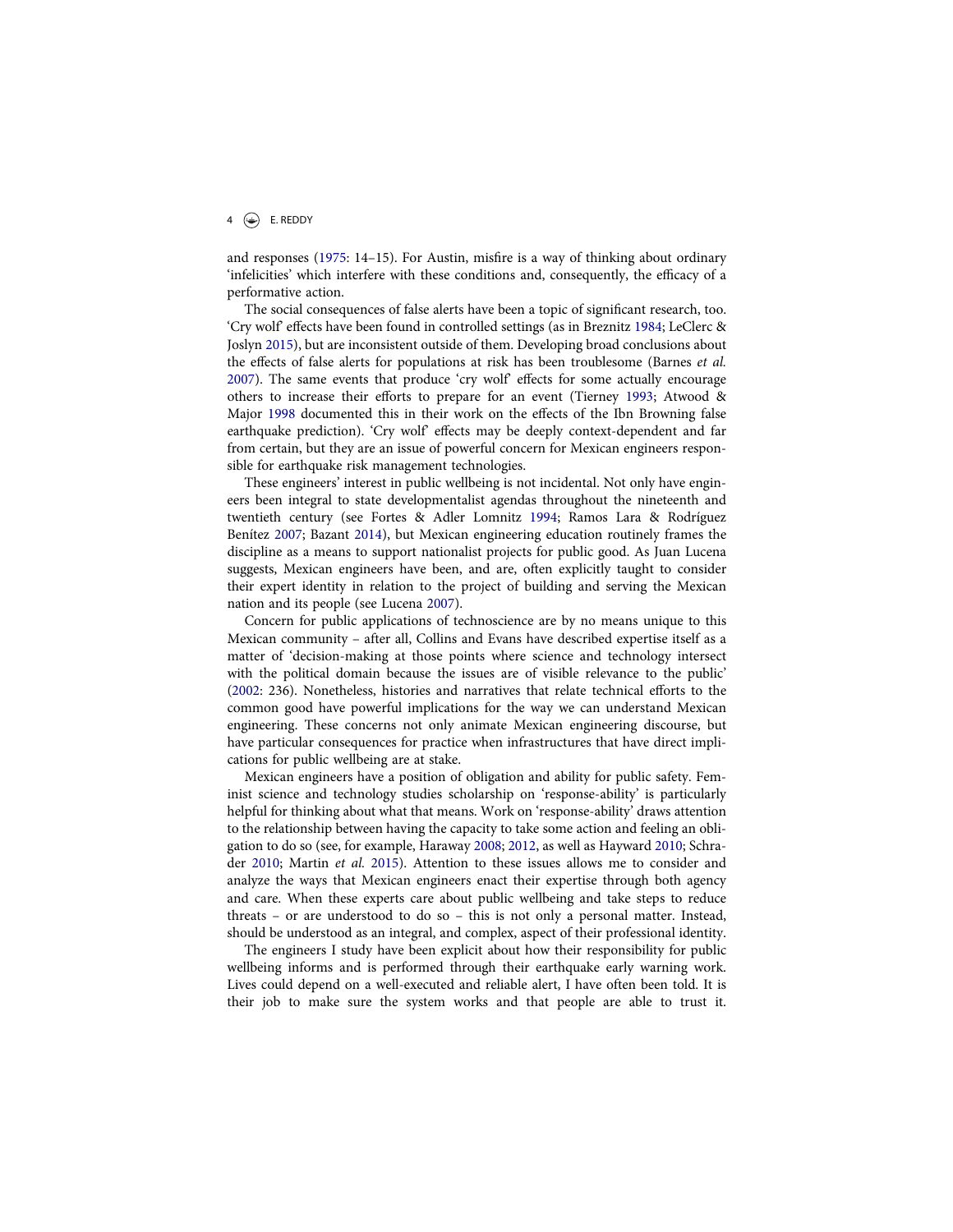However, while these experts may understand their roles in terms of obligation to safeguard public welfare and the ability to do so, their work is also subject to significant critique. Their work may be interpreted in different ways, and be understood to do harm as well as, or instead of, good. In the context of Mexico's national legacy of corruption and public fascination with it (for example, see Lomnitz 1992; 1995), it would be a surprise if the engineers involved in earthquake early warning were universally trusted. Diverse effects and interpretations do not make it any less important to consider how engineers' responsibility functions as a form of ethical practice, though. Feminist science and technology scholar Michelle Murphy recently reminded her readers of a Foucaldian insight that remains important: 'the exercise of power operates through care' (2015: 719, see also Gupta 2012). Care like this is not simple, and must be interrogated with respect to its material and symbolic attributes and effects.

While early warning systems are certainly sites where politics of anticipation (see Choi 2015) or of inquiry and identification (see Farías 2014) emerge, their misfires also provide opportunities to consider expert forms of responsibility. As Michel Callon reminds us, misfires are essentially productive. They can 'spawn issues, matters of concern' that then inform 'controversies over the nature of relations between that which is delegated a domain and that which remains outside of it' (2010: 165). Indeed, the SkyAlert misfire was not only an opportunity for engineers to take responsibility of a public at risk, but also opened space for them to debate and explore what that might mean.

# The Wolf is Coming

In the past century there have been forty-one earthquakes generated along Mexico's Pacific coast or in its mountainous interior that were measured at magnitude 7 or greater and fully capable of causing moderate to heavy damage to the built environment. Three of them have been at or above magnitude 8, exponentially larger and more threatening (USGS 2018). Hundreds of thousands of people have been displaced, and nearly 500 lives were lost to earthquakes in 2017 alone.<sup>8</sup> Mexican engineers worry that experiences with a misfire might diminish the credibility of alerts that will eventually sound in advance of very real hazard – a 'wolf' that is, inevitably, coming.

Earthquakes threaten human safety and projects in relation to the amount of energy that they release, their hypocentres or origin points, the soil conditions directly under populations at risk, and physical resonance factors in the built environment. Almost 33 million people around Mexico – accounting for more than a quarter of the nation's population – live in places that are not only unstable, but also designated as particularly high-risk sites due to frequent temblors both small and large (CENAPRED 2018).

The nation's capitol megalopolis, Mexico City, is especially sensitive to seismic action. Situated on a high plateau, over 7,000 feet above sea level, it is circled by flows of lava, volcanic rocks, and ash laid down over the last 66 million years. The conditions produced in lava flow, fine floating ash, and urban growth frame present-day Mexico City's uncommon sensitivity to seismic motion. The city was built on tremendously shaky ground. In 1985, an earthquake from the western coast of the nation killed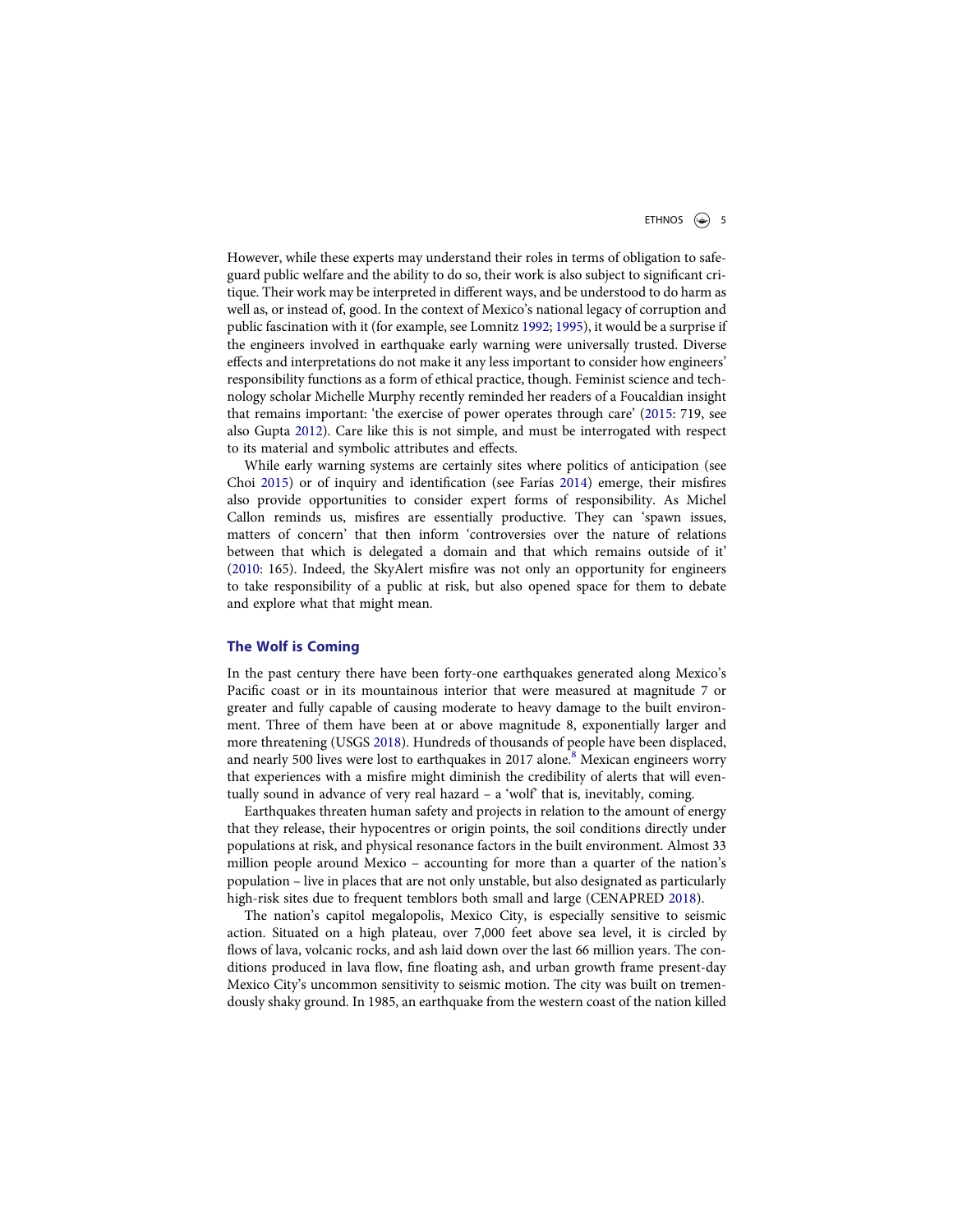# $6 \quad \circledast$  E. REDDY

more than 6000 people and injured over 100,000.<sup>9</sup> Perhaps 250,000 were left homeless (see Dynes et al. 1990). Mexico City's sensitivity, along with its wealth, its population, and the way that its builders sidestep the city's rigorous structural regulations has made it a focus for the development of early warning technology. It was in Mexico City that the first public earthquake early warning was funded and built as the city recovered from the destruction and loss of life in the late 1980s.

The Mexican public earthquake early warning system, the Sistema Alerta Sísmica Mexicano, was the first of its kind in the world when it came online in 1991. It was designed, funded, and built by engineers at CIRES, an NGO charged with developing and maintaining seismic instruments in response to the disastrous 1985 quake. The system began as a network of twelve sensors strung along the Pacific Coast, positioned to warn Mexico City about earthquakes that might emerge from the active plate interface there (Espinosa-Aranda et al. 2009 offers a detailed history). It slowed subway trains before it became available to publics more generally. This technology made it possible for people to take cover or evacuate a building in the seconds before an earthquake even began to shake them. Its growing network of sensors numbered 98 by 2014, and promised to give people in Mexico City, then Oaxaca, Chilpancingo, Acapulco, Puebla, and Morelia some warning before the next big quake emerged from the far south or the west cost of the country.

The advantage time offered by earthquake early warnings depends entirely on where an earthquake starts and the time that it takes to travel from there to shake people and built environments at risk. Engineers at CIRES developed the Sistema Alerta Sísmica Mexicano to send out a broadcast warning signal to warn regional publics in standardised, reliable ways. In Mexico City, they installed and maintained dedicated sirens in businesses, government agencies, and schools themselves. They reached agreements with other communications systems operators: area television and radio stations would pass along warnings alerting viewers and listeners about impending earthquakes.

Although an early warning was useful for Mexican conditions – that is, conditions in which buildings and infrastructure cannot be relied upon to protect their occupants – support from the state was inconsistent and the technology's use was not widespread until recently. In a 2009 study, researchers identified only 205 users aside from radio and television studios (Suárez et al. 2009). Although there was an attempt to distribute further emergency radios in the late 2000s, many devices did not make it to their designated recipients.<sup>10</sup> Although some studies in Mexico City, loudspeakers placed around the city only began to broadcast early warnings in 2015.

In the meantime, the precise identity of the system's publics has remained somewhat blurry to the engineers who build and maintain early warning infrastructure. In part, this can be attributed to the fact that most people's access to the warnings has depended on communications systems beyond the scope of the Sistema Alerta Sísmica Mexicano. For many years, this was a matter of television and radio, making access dependent on whether people were listening to broadcast media at the moment an earthquake began. Apps have been developed recently in step with other Mexican communications technology trends. Smartphone use is high in Mexico and growing fast.<sup>11</sup> Around onequarter of people in the nation (or more, depending on use practices) had access to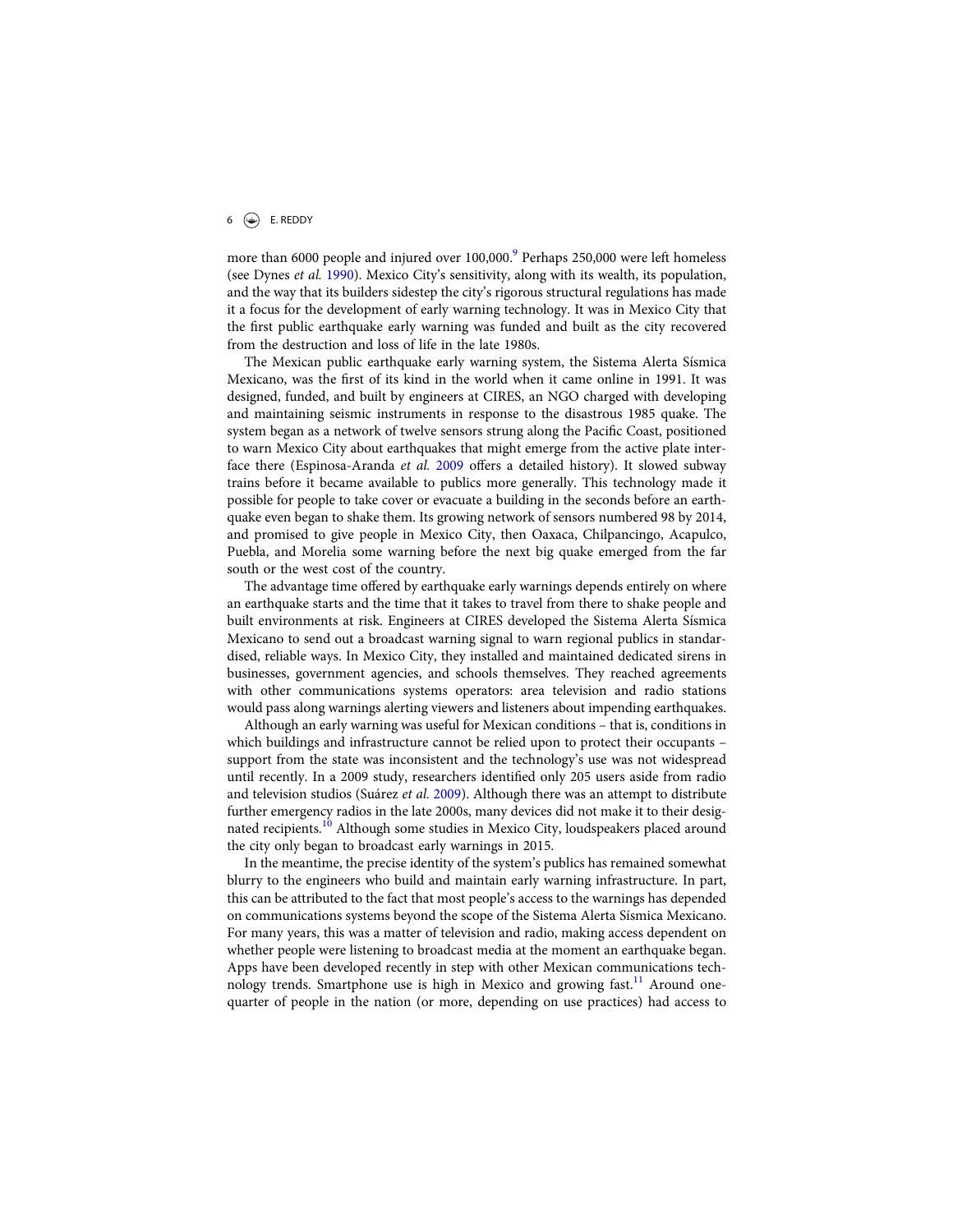smartphones in 2014. This trend has offered a new point of access to a warning signal already broadcast publicly in the seconds, or sometimes minutes, before earthquakes strike some major metropolitan areas. If relatively few Mexicans living in these cities had access to earthquake early warning through other means, then apps like SkyAlert had plenty of potential customers. SkyAlert was not the only app to use the signal that CIRES broadcast in a product for concerned Mexican smartphone owners. It was the most successful of them, though; the most able to communicate about immediate seismic threats and catalyse response. In 2014, the SkyAlert app had over 1 million users and a substantial social media presence, while CIRES engineers estimated they had the potential, with all all of their users and rebroadcasters, to reach 20 million people across the nation. Many Mexico City residents who I encountered in my fieldwork used its smartphone app. However, as important as it was technically, our conversations made it clear that the distinction between CIRES's system and SkyAlert's were unclear to many. In the wake of the misfire, managing this confusion was on engineers' minds.

#### The Response-ability to Manage a 'Cry Wolf' Effect

In 2014, as soon it became evident that the SkyAlert app had sounded a warning for a quake that was not coming, CIRES engineers took action. First, they began investigating the extent of the misfire. They picked up their phones and showed each other tweets and messages that they had received. Some began making calls to policymakers, emergency managers, and representatives of other organisations focused on public safety around the city. The news of the non-quake was circulating widely, and they were concerned that it could have consequences for Mexican people at risk and for Mexican earthquake early warning broadly – that is, for the public Sistema Alerta Sísmica Mexicano as well as SkyAlert. 'They're going to say it was our equipment that failed', one man told his colleagues, concerned about the CIRES system's reputation.

He was right; SkyAlert social media accounts soon suggested that their app had responded automatically to a message from CIRES's system. The meeting table emptied as people broke off into various conversations and errands. How had the misfire happened? Could it be CIRES equipment that had fouled up somehow? When had it last been serviced? People checked their records and debated strategy. The CIRES offices were usually full of dozens of people moving between departments, talking to their peers and collaborators; but now they were moving at once, and with purpose. Some continued with ordinary projects, certainly, but many set aside the tasks that they had planned for the day.

Several of the senior CIRES engineers went directly to the Public Outreach Department. This department was run out of a small room ringed with desks and PCs. It was not precisely cramped, but it was far from spacious. There, senior engineers crowded around the software engineer who managed CIRES's social media accounts. The organisation's online presence had higher stakes that day than it ordinarily did, so together, the senior engineers composed careful messages, dictating to their junior colleague as she typed.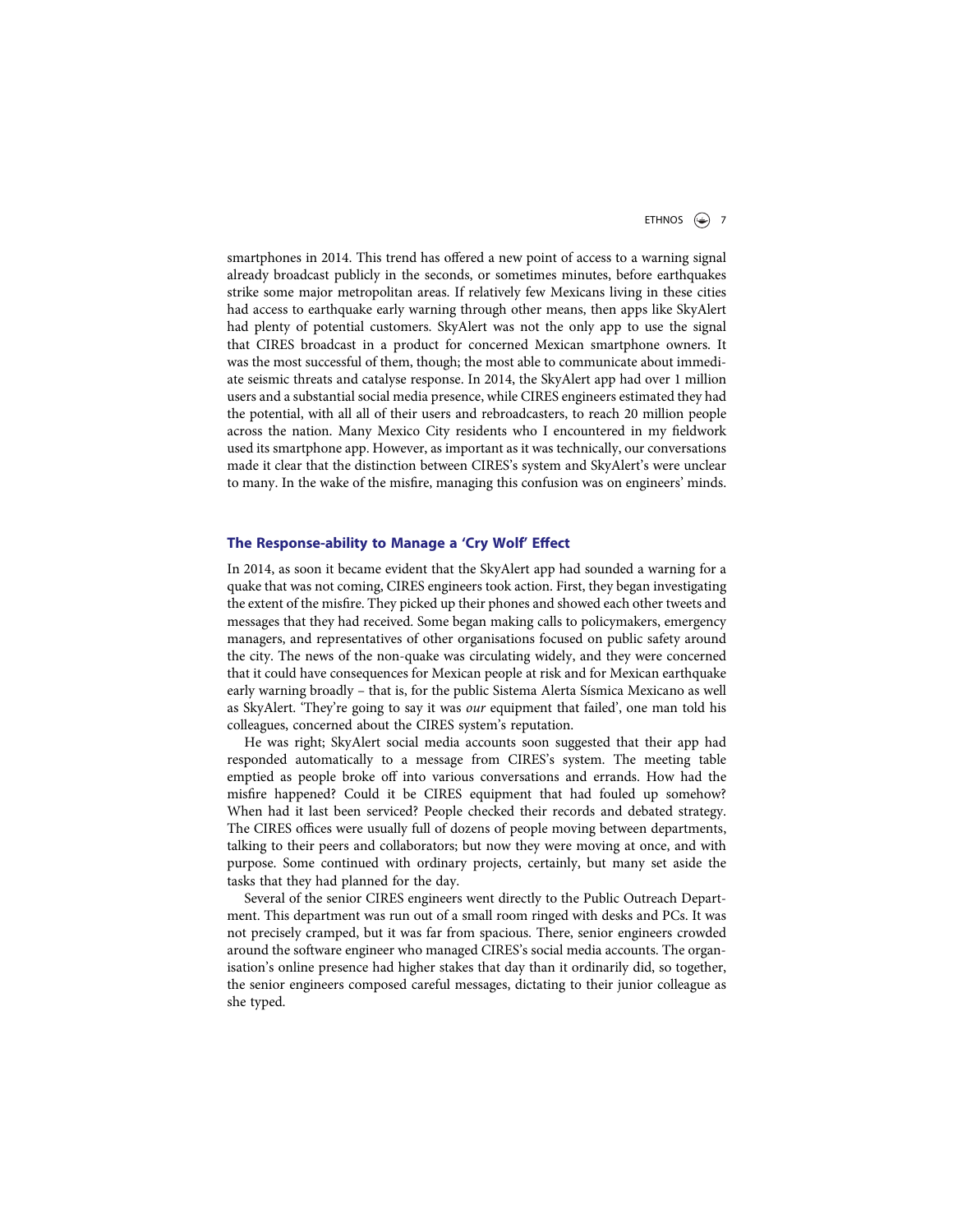# 8  $\bigodot$  E. REDDY

CIRES engineers' goal was to distance their organisation from SkyAlert publicly – to make it clear that the misfire was SkyAlert's, and to make sure that any negative attention was associated with the SkyAlert app alone rather than with CIRES or earthquake early warning in general. If people thought that it was CIRES technology that had misfired, then the 'cry wolf' effects could have systemic implications, they explained to me. Their organisation could lose credibility with people who should respond and with the governments that funded their work. Not only might individuals fail to respond to their alerts, but Mexico City, Oaxaca, Chilpancingo, Acapulco, Puebla, or Morelia could cancel their contracts for use of the Sistema Alerta Sísmica Mexicano. Then, earthquake early warnings would no longer be publicly available at all.

In light of these concerns, the social media messages that CIRES engineers crafted were efforts to manage the misfire's effects by influencing how publics understood earthquake early warning infrastructure. The engineers not only addressed the misfire itself, but also called the SkyAlert app's ordinary function into question. Stationed in front of a screen few feet away from them, I watched their carefully-crafted posts go live.

'The #SkyAlert #SkyAlertApp is not well-integrated', the CIRES accounts on Twitter and Facebook read. 'Lags have already been identified. They do not disseminate the alert simultaneously to their subscribers'. The wording that they had chosen referenced the SkyAlert app's ordinary processes and priorities as well as the misfire itself. Integration and lags were long-standing topics of some concern for CIRES engineers. Both merited attention: the very fact of the misfire showcased poor integration, but the way that the misfire circulated also demonstrated the lags that CIRES engineers found to be deeply troubling in the SkyAlert app's communications. SkyAlert's data indicated it had reached fewer than half of their 1.5 million users in the first 5 seconds, and had still not reached all of its users after 15 seconds.<sup>12</sup>

Lags can be moments of jarring disjuncture between various temporal operations (see Boellstorff 2008). The SkyAlert app pushed messages to smartphones, and the lag meant that while one person's phone might jangle with an alert in time for her to take shelter, her neighbour might not receive the same message until after the earthquake had passed.<sup>13</sup> The engineers at CIRES understood reliability to be key to effective early warning, and unpredictable lags meant trouble for their efforts to build the kind of trust that led people to respond efficiently to alerts. To them, SkyAlert's lags alone made it unreliable. The lags were, however, an unavoidable consequence of the way that push notices were sent to mobile phones. Lagging warnings could even 'cry wolf' even without misfires, engineers at CIRES explained to me. People might receive lagged messages and expect a new earthquake event that would never arrive, and become hesitant to respond to warnings later. Early warning apps destabilised the principles of communication that public early warning that CIRES engineers had built the Sistema Alerta Sísmica Mexicano around. However concerned CIRES engineers might be, though, the proliferation of smartphones had facilitated new forms of interaction with earthquake early warnings that CIRES could not easily regulate.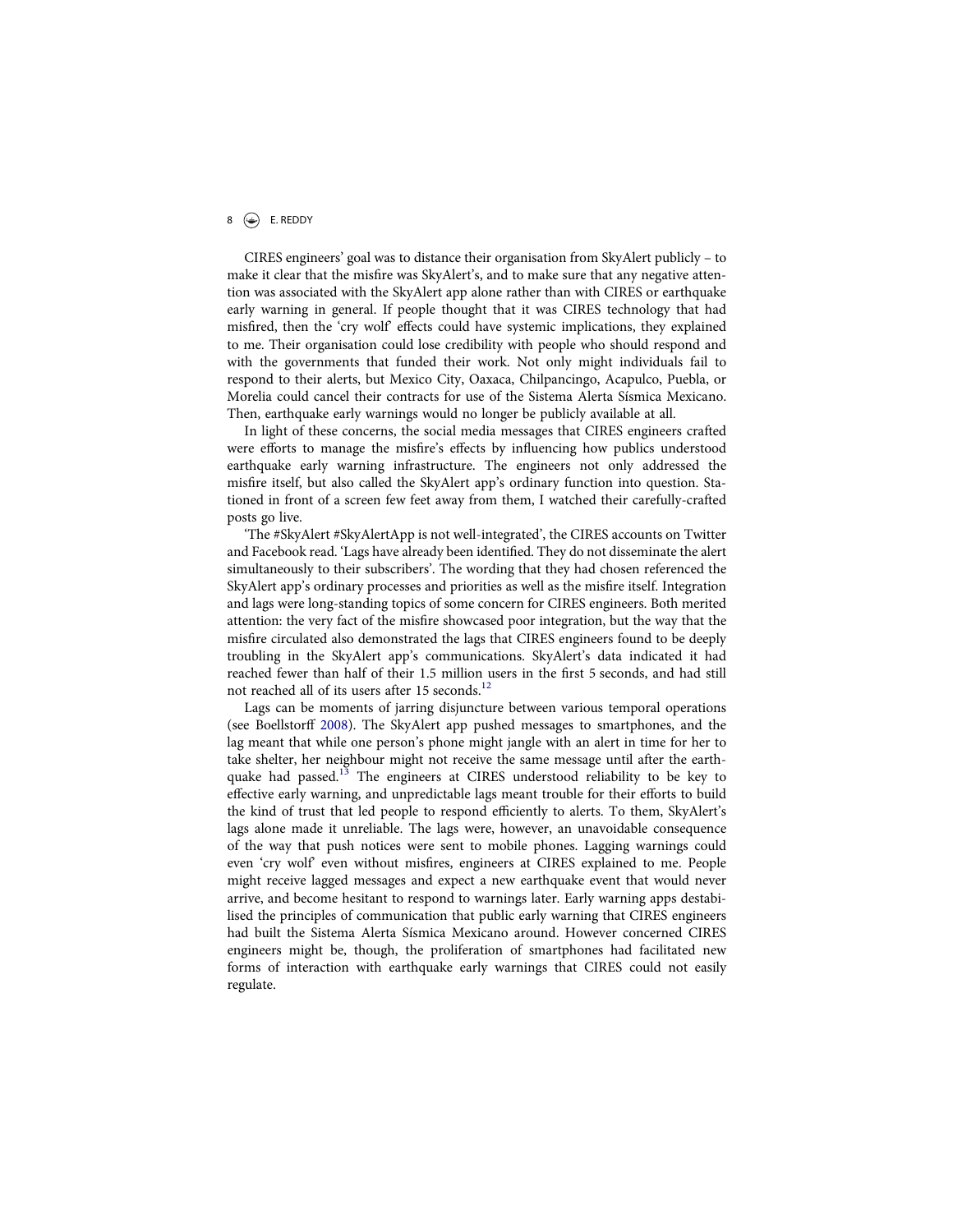# ETHNOS  $\circledast$  9

In my visit to SkyAlert's offices in the autumn of 2014, I also heard concern about the misfire. It was worrisome for business. If people lost confidence in SkyAlert's app service, they would stop responding to its warnings and stop downloading the app, and perhaps avoid other products. SkyAlert was working with government organisations, but they were not as closely involved in public, state-supported risk management work as their CIRES counterparts were. On this, SkyAlert and CIRES were agreed. They were agreed on more topics than their relative integration into state projects, though: SkyAlert and CIRES representatives all spoke with me, as they did in other public messaging, about civic responsibility and the importance of saving lives, and how they understood trust for engineers and technology to be essentially entangled. They did not, however, describe the same approaches to building that trust. While misfires were certainly bad for the app's reputation and business, CIRES engineers' concerns about lags were not shared by SkyAlert's leadership.

A representative of SkyAlert argued that whatever the lag in SkyAlert's system, it operated responsibly as a crucial part of Mexico's earthquake early warning infrastructure. 'I'd rather alert 1.2 million people than 300,000', he told me, offering a much lower assessment of the reach of publiv broadcast earthquake early warning than CIRES engineers did. Besides, SkyAlert's app offered users other ways of being intimately and immediately with earthquake early warning. They could test to see if their device was working with the press of a button, and the app platform had the potential to pass on even more information than the broadcast alert could; information, for example, about the likely intensity of a given quake for its users' particular location. This articulation of the obligations entailed in earthquake early warning diverged from those advocated by people at CIRES. Rather than trying to create a lag-free experience, he explained that SkyAlert's ethical goal was to put earthquake early warning into as many hands as possible.

There was some disagreement about events likely to have 'cry wolf' effects. However, engineers at both CIRES and SkyAlert understood that these effects could have consequences for the systems they oversaw. While representatives of each organisation were comfortable discussing their work in terms of responsibility for public wellbeing straightforwardly, I have come it in other ways, too.

#### Response-able Use of a 'Cry Wolf' Effect?

In the hours that followed the misfire, it became evident that the event was attracting attention. #NoEraSismo (which could be translated as #ThatWasNoQuake) trended on Twitter as comments circulated. News articles were published in Mexico and around the world.<sup>14</sup> SkyAlert soon accepted culpability publicly, but discussion of the misfire and its effects did not end there. The ways that engineers might act in light of their responsibility for Mexican publics remained a topic of conversation.

'I think that this could have been a huge coincidence', one member of the Mexican seismic risk management community told me over coffee a few months later. But he had another explanation for what had happened June 28: 'It could have been something very evil'. He suggested that the event had been a matter of intentional sabotage; an effort on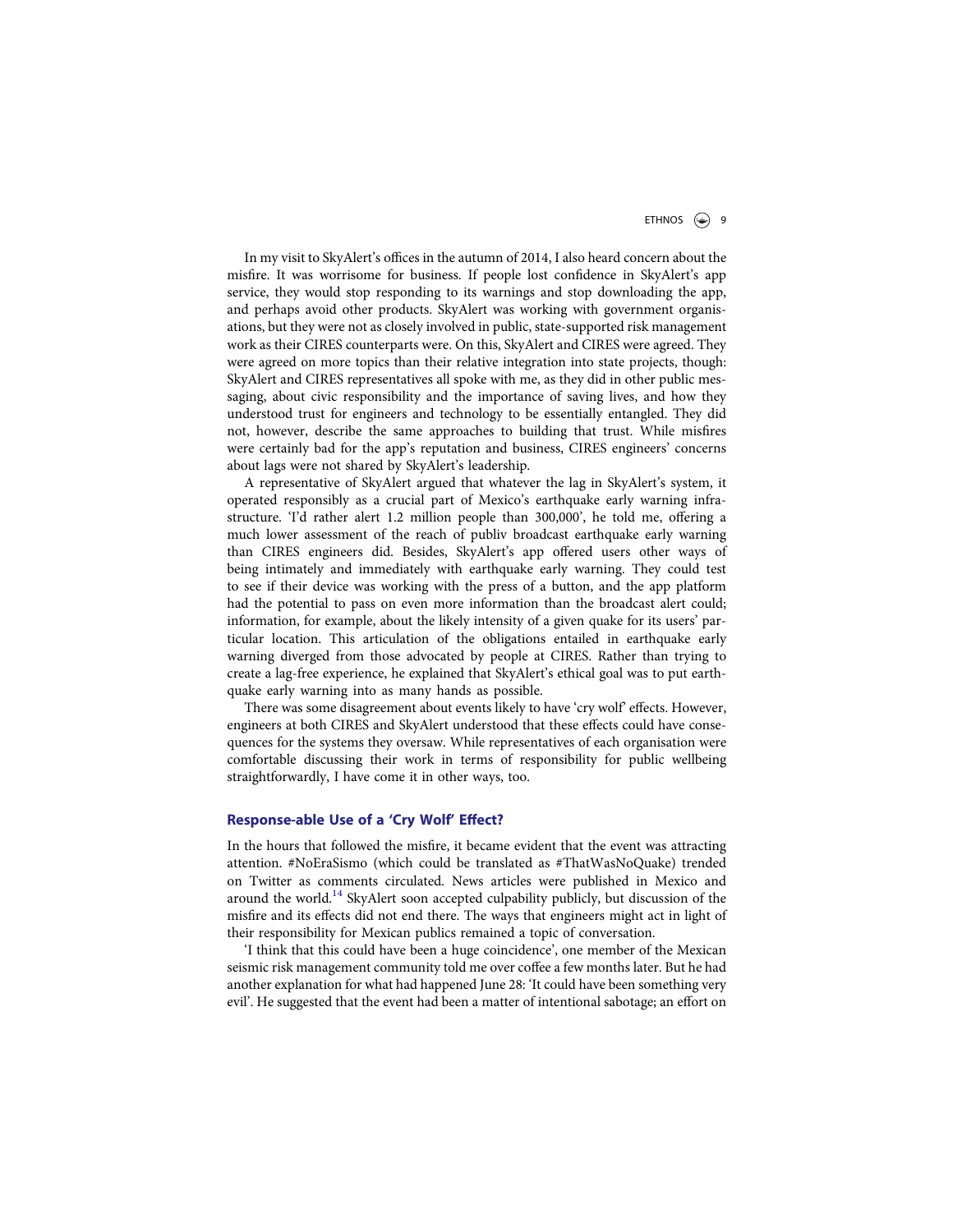# 10  $\left(\frac{1}{2}\right)$  E. REDDY

the part of CIRES engineers to damage SkyAlert's reputation. He put it more plainly than most, but he was not alone in experimenting with the idea that engineers at CIRES made the SkyAlert misfire happen. For people like him, the misfire itself could be interpreted as an effort to manage public wellbeing, albeit through nefarious means. This lent a new Austinian infelicity condition to the 'cry wolf' effects that the engineers worried about. If SkyAlert could be made to lose the precious trust of users, and the public withdrew their support from SkyAlert's app, then the company might shift its focus away from its app and stop generating this kind of push-notice alert. Were that the case, CIRES would have no rivals challenging their model of alerting and no semi-integrated systems troubling their abilities to keep early warnings trustworthy and lag-free.

When I encountered the theory that the SkyAlert misfire was a matter of sabotage, I struggled to make sense of it in relation to the concern I had witnessed about the potential for a 'cry wolf' effect. The way that the CIRES engineers with whom I spoke understood this effect seemed to provide a strong counter-argument to the theory that they were somehow the authors of the misfire. Engineers at CIRES knew that few members of the public made a distinction between their agency and SkyAlert, or had any sense of the ways that their infrastructures interfaced. Indeed, when I asked Mexico City residents unconnected with seismic risk management the time of the misfire, most were unable to clearly articulate any distinctions between the systems. Understanding, and trying to arrange, the relations between these infrastructures was important to engineers, but evidently not so much to public use of earthquake early warnings.

Public knowledge about the differences between CIRES and SkyAlert was limited in ways that could be consequential for both if the reputation of either was damaged. Certainly, SkyAlert was a private company and sold several other products. However, app subscribers were important to its business. Damage to its reputation could have appreciable consequences. CIRES, a non-profit, funded the maintenance and expansion of the entire earthquake early warning system through contracts with user communities that were re-assessed year-to-year. These contracts meant the system's on-going viability was never sure, and was subject to the changing sentiments of policymakers. Any 'cry wolf' effect that had consequences for CIRES would trouble other earthquake early warning efforts, since early warning at that time relied entirely on CIRES infrastructure. In 2014, there were no significant parallel sensory networks for city governments or TV or radio broadcasters to draw on. CIRES engineers spoke frequently about their obligation to maintain it and avoid jeopardising a tool that could mean the difference between life and death for users.

More mundane explanations of the SkyAlert misfire existed. Engineers at CIRES and SkyAlert told me that an ordinary test message was automatically broadcast by the CIRES system and misinterpreted by SkyAlert's when a slew of circumstances, including signal interference, a coded timestamp, and ongoing inter-organizational communications challenges all came into troublesome alignment. This explanation presented the SkyAlert misfire as utterly quotidian. I have been called on to tell the story of the interrupted CIRES meeting several times in the weeks and even years after the misfire. People involved in Mexican risk management were especially interested to hear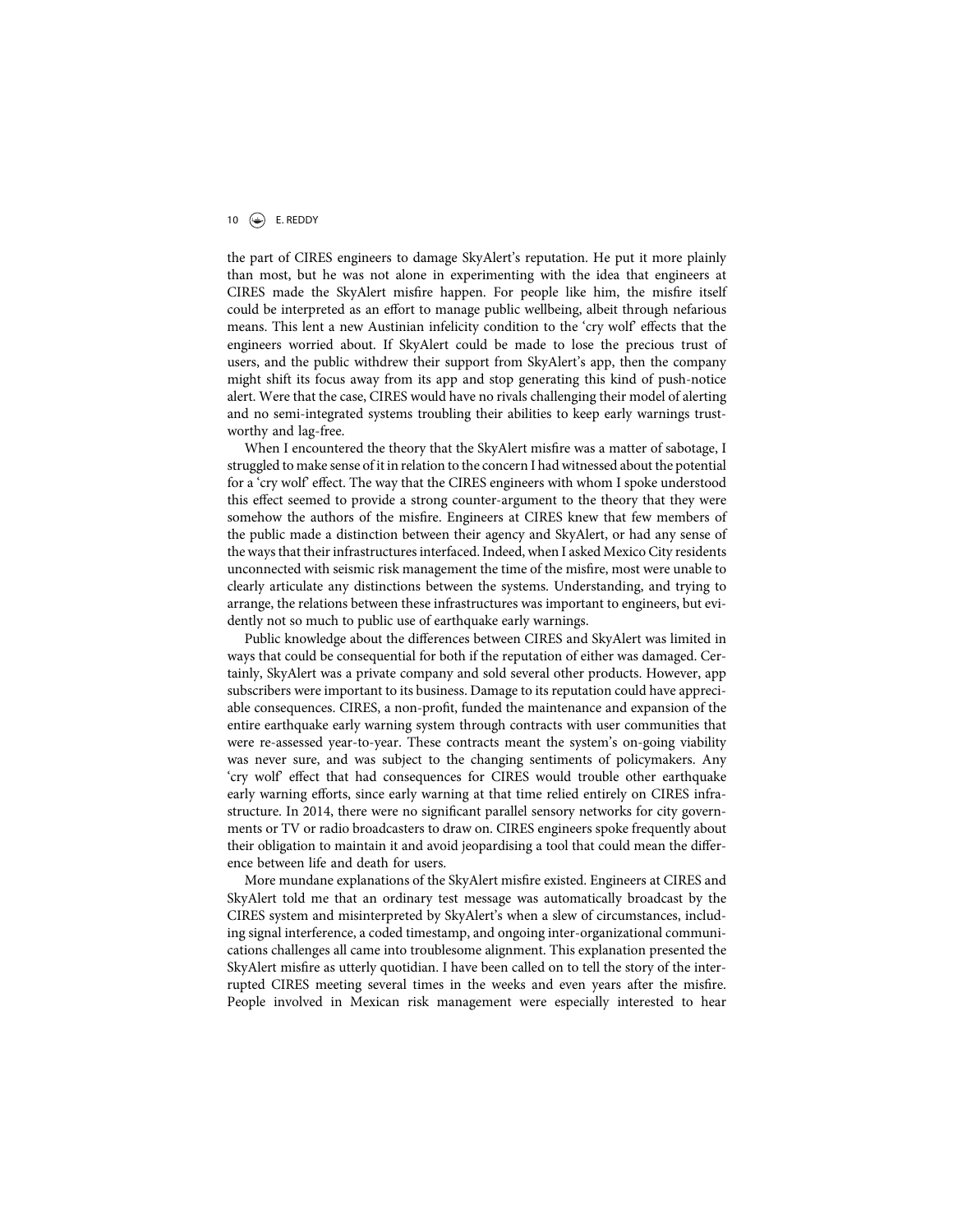about the CIRES directors' reactions to the news. The observations that I have recounted in this article did not always persuade them of the CIRES team's innocence – instead, some used this misfire as an opportunity to feel out what it seemed reasonable that CIRES engineers could have done and, in that way, what engineering subjectivities might entail.

Sabotage rumours were never formalised as accusations, but persisted. Their very existence in the wake of the SkyAlert misfire is the product of, and reproduces, ideas about the ways that experts do their work. The misfire here functions as an 'experimental system', to use Jensen & Morita's 2017 term, through which the scope of engineers' responsibility might be understood. Exerting control over the social world is, to some extent, the role of successful Mexican engineers. There could be no doubt, as the man who shared a coffee and conspiracy theory with me explained, that CIRES engineers believed that they were doing the right thing and helping people. Nonetheless, he found them broadly uncooperative, and knew how little they liked the SkyAlert system's lag. He understood them to be embedded in Mexican systems of power. In that context, trying to conjure and use 'cry wolf' effects seemed like something that engineers at CIRES, with their three-decades-old system and comparatively close relation to state actors, might do.

These engineers exercise power within Mexico's official processes of authority and influence, and may be expected to enact its well-known corruptions (see Adler Lomnitz 1982; Gledhill 1994; de Vries 2002). Here, managing relations is understood to be crucial to maintaining support for a project. In this context, it is little wonder that idea that the SkyAlert misfire was caused by sabotage found such traction. Anthropologists have explored corruption as ordinary practice (see for example Hasty 2005; Anjaria 2011), and in Mexico, rumours about it are ordinary, too. Mexican discussions of expert practice often involve hidden strategies like this, making them a centrepiece of rumour, or chisme. Such rumours form 'alternative communicative relationships' that some scholars consider necessary to Mexican political life (Lomnitz 1995: 36, see also Briggs 2004). Accusations of corruption here should be understood as a hermeneutics in and through which subjects and their capabilities are constructed (as in Hetherington 2011; Gupta 2012; Muir 2016; Musaraj 2018). In other words, the sabotage rumour itself demonstrates how people imagine that engineers practicing their responsibility and caring for the publics potentially confused or endangered by SkyAlert lags by taking action to curtail the app's popularity.

If engineers work to save lives in state-sponsored projects, then their obligations and abilities necessarily entangle them with the operations of Mexican power – and with practices that are generally understood to be necessary for any expert involved in public service. The idea that engineers could trigger a misfire and make use of public sentiment in this way speaks to experiences with, and notions of, their expertise.

# **Conclusion**

Changing technologies have led to the development of new tools and infrastructures designed to confront earthquake threats. Infrastructures, however, can act as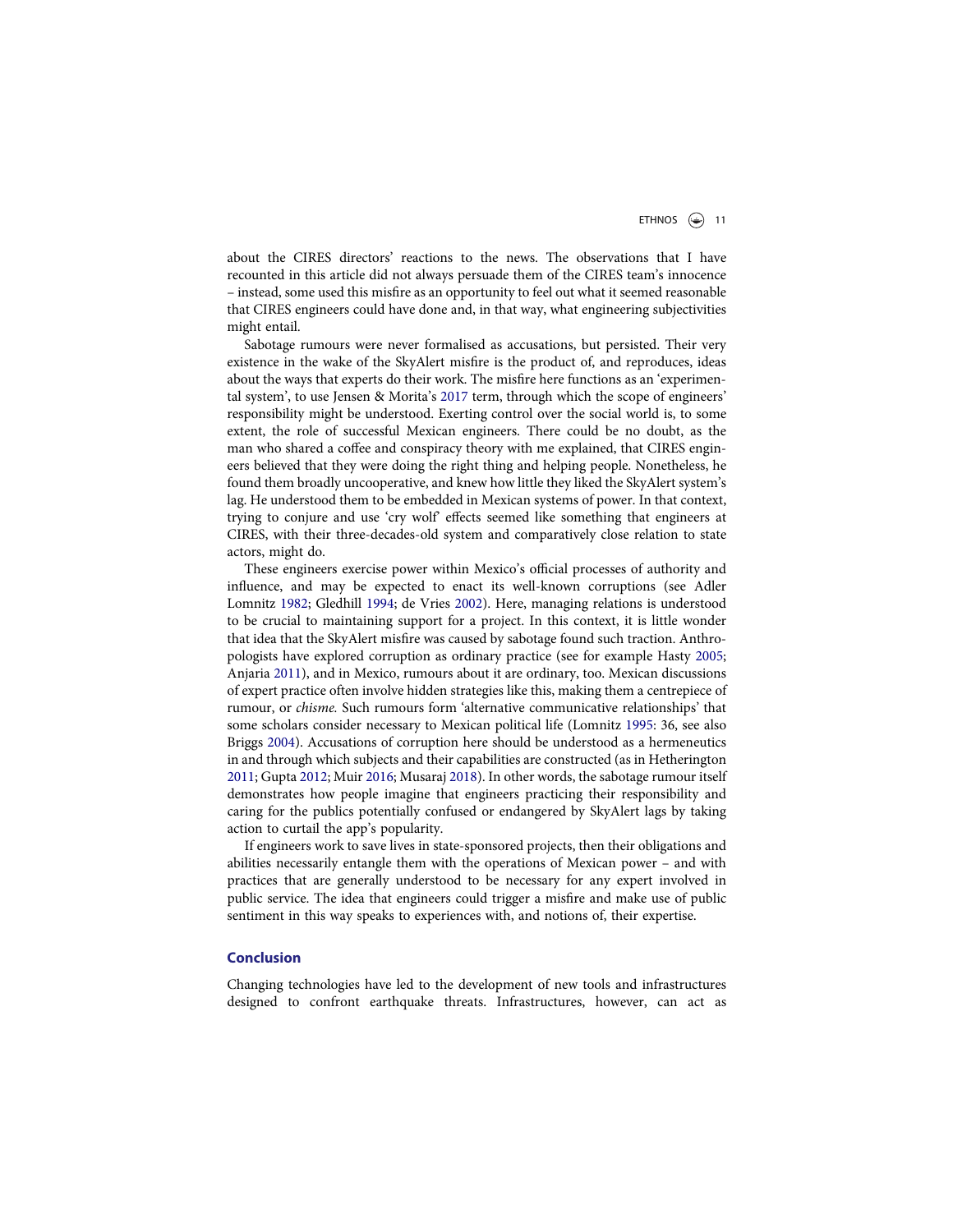# 12  $\left(\bigstar\right)$  E. REDDY

'experimental systems' and when they break down or misfire, they make new opportunities for expert forms of care to be practiced, debated, and interpreted. In this context, cries of 'crying wolf' are enactments and explorations of expert responsibility.

It is worth noting that the Mexicans whose trust and lives are involved in 'cry wolf' effects may have had different kinds of reflections about the repercussions of the misfire than engineers did. On Twitter and Facebook, some commenters focused on the immediate consequences of the SkyAlert misfire for their technologically-mediated relations to the seismic environment. They berated SkyAlert or earthquake early warning technologies in general for scaring them; for creating a panic that might itself be dangerous to their health and well being.<sup>15</sup> These comments may have been deployed hyperbolically, but they did display concern regarding the effects that a misfire, and an earthquake that had not happened, could still have.

They were also worried about longer-term effects. People complained of irresponsible warning, and the consequences that this misfire could pose to their future responsiveness. The SkyAlert misfire was not, however, universally derided. Mexicans discussed the kinds of efficacy that other investigations of 'cry wolf' effects have highlighted elsewhere. 'Thanks for the warning … personally, I prefer a false alert to never having alerts at all', wrote one commenter on SkyAlert's Facebook page the day that it happened. 'It worked as a drill', wrote another. These commenters made the Sky-Alert misfire part of a regimen of training for speedy and organised evacuation. It was an opportunity to rehearse for a more dangerous earthquake, running through the physical steps and the tension of an unexpected experience so that, in the future, one is more likely to know what to do and, moreover, to be able to do it confidently.<sup>16</sup>

At CIRES headquarters and outside of them, I was more often drawn into conversations about the negative effects that the SkyAlert misfire could have than about its potential utilities. 'Cry wolf' effects have been documented in the world; these are real risks to human life. However, the attention to 'cry wolf' effects that I have described here reveals more about experts involved in earthquake early warning than it does about social effects of a misfire.

When earthquake early warnings are issued in Mexico, some people respond to them while others fail to. A substantial 'cry wolf' effect has not been documented in the Mexican population, although, as the saying goes, the absence of evidence is not the evidence of absence. Engineers' concerns on the topic are likely to be merited. The Sistema Alerta Sísmica Mexicano's infrastructure operated by CIRES has grown to include public sirens. SkyAlert now relies solely on its own independently-deployed network of sensors to generate information about oncoming earthquakes rather than on CIRES's public broadcast. Recent earthquakes and on-going seismic activity in Mexico have made further growth of both CIRES and SkyAlert's earthquake early warning infrastructure possible (see Notimex 2017; Espejo 2017). Between them, more people have access to emergency messaging, and the ability to take action when warned, or, for that matter, to lose trust in alerts.

Along with technoscientific knowledge and power, Mexican engineering expertise entails certain response-abilities. The SkyAlert misfire and its potential 'cry wolf'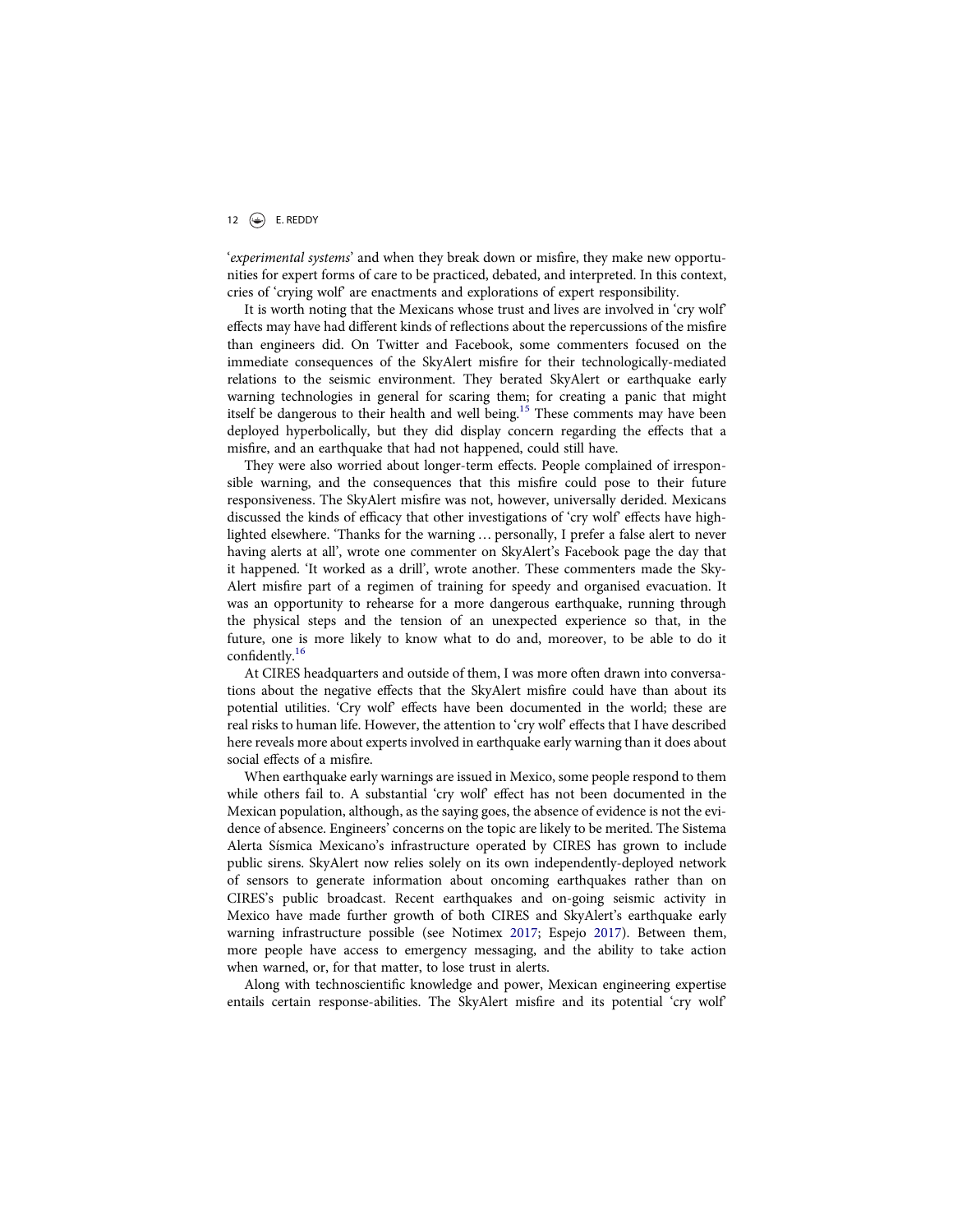effect surfaced these aspects of expertise. It also made opportunities for engineers and observers to debate and explore what it might mean to be responsible for public wellbeing and what such engineers might conceivably do.

### **Notes**

- 1. While the SkyAlert company had made a formal agreement with the Mexico City government to disseminate the earthquake early warning through a radio broadcast in 2011, dissemination through the app was not undertaken with CIRES support or supervision.
- 2. In some versions of the story, the false alarms and the subsequent inability of the titular shepherd boy to find help when he needs it costs him his flock of sheep. In others, he pays with his own life. On fables and the project of thinking through cultural practices with reference to animals more broadly, see Hartigan (2014).
- 3. While it might take minutes of steady shaking for a building to fall, non-structural elements slide or fall over more quickly. Early warnings can allow users to evacuate or take shelter before they are in any danger. Indeed, earthquake injuries are often associated with non-structural elements. For a survey of the applications of such systems, see Strauss & Allen (2016).
- 4. This is certainly not always the case. The tragic earthquake of 19 September 2017 originated from very close to Mexico City, so the system was only able to give city residents between 5 and 10 s of warning. Usually, though, as earthquakes tend to start hundreds of miles from the city, a minute is a conservative estimate of the lead-time that an earthquake early warning system can offer.
- 5. Archival research was undertaken in Mexico and the United Kingdom; primarily in the collections of Centro Nacional de Prevention de Disastres (CENAPRED), the Centro de Investigaciones y Estudios Superiores en Antropología Social (CIESAS), and at the Royal Geological Society in London.
- 6. As part of this research, I conducted 61 formal, semi-structured interviews. Of particular relevance to this paper are interviews with CIRES and representatives from SkyAlert as well as those of peer organisations and companies.
- 7. This is not an unusual state in which to encounter an infrastructure; see for example Hughes (1987; 1993).
- 8. This includes assessment of only the powerful earthquake of 8 September 2017, which might have killed as many as 100 people and the quake that followed on 19 September 2017, which the Mexican government estimates caused 369 additional deaths (as reported in Ureste 2017).
- 9. Counts vary significantly. While the Mexican state offers the official number of six thousand deaths (CENAPRED 2008) other official sources offer something closer to 20,000 (see CIRES 2018).
- 10. See Martínez (2017).
- 11. It was estimated that Mexico had roughly 33.3 million smartphone users at the time of the misfire (GSMA 2013).
- 12. From an interview with the author.
- 13. A smartphone app was limited by Mexico's telephone infrastructure, which didn't facilitate broadcast texts, but might still warn more people of an impending earthquake than a radio or television message that they had no way of receiving.
- 14. BBC (2014).
- 15. 'YOU'LL GIVE ME THE SUGARS!!' read one tweet, riffing on a classic joke from 1970s Mexican sitcom El Chavo del 8. Some tweets mentioned encounters with the traumatic pasts, and the experiences of people who still suffer from their encounter with the 1985 quake. Fright and encounters with trauma could have consequences more immediate than a 'cry wolf' effect: both the aforementioned 'sugars' (diabetes, which is popularly understood to be caused by stress and fright) and other health problems.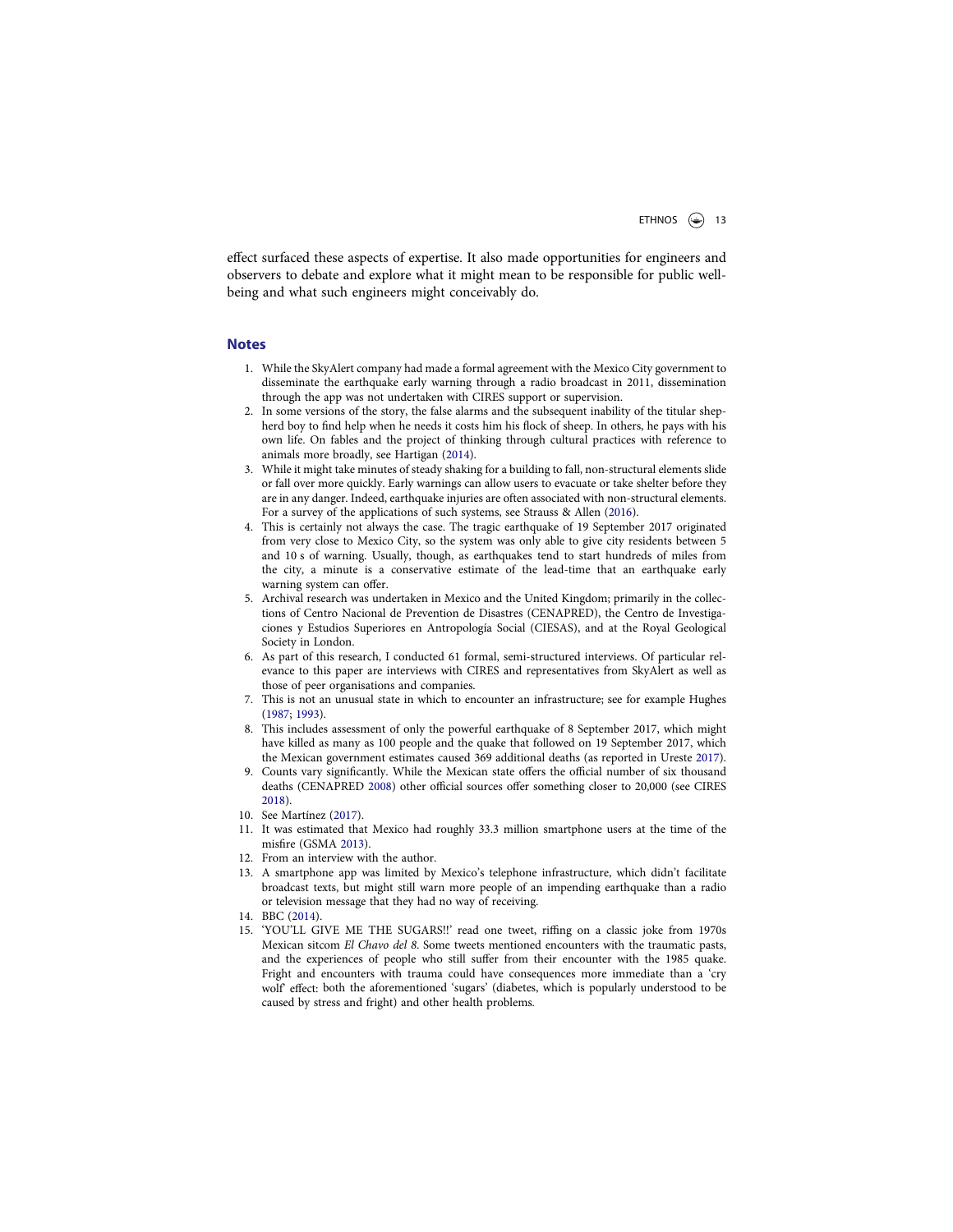# 14  $\left(\bigstar\right)$  E. REDDY

16. Sorensen (2000) remains an excellent summary of emergency communication best practices. Such logics and practices of preparation have been explored in Lakoff (2008); Anderson (2010).

#### Disclosure statement

No potential conflict of interest was reported by the author.

#### Funding

This work was supported by American Institute of Physics: [Grant in Aid]; Center for U.S.-Mexican Studies, University of California, San Diego: [grant number ITF: DI 13-124]; Division of Behavioral and Cognitive Sciences: [grant number 1357388]; Society for the History of Technology: [Melvin Kranzberg Dissertation Fellowship].

#### **References**

- Adler Lomnitz, Larissa. 1982. Horizontal and Vertical Relations in the Social Structure of Urban Mexico. Latin American Research Review, 17(2):51–74.
- Anand, Nikhil. 2017. Hydraulic City: Water and the Infrastructures of Citizenship in Mumbai. Durham, NC: Duke University Press.
- Anderson, Ben. 2010. Preemption, Precaution, Preparedness: Anticipatory Action and Future Geographies. Progress in Human Geography, 34(6):777–798.
- Anjaria, Jonathan Shapiro. 2011. Ordinary States: Everyday Corruption and the Politics of Space in Mumbai. American Ethnologist, 38(1):58–72.
- Atwood, L. Erwin & Ann Marie Major. 1998. Exploring the 'Cry Wolf' Hypothesis. International Journal of Mass Emergencies and Disasters, 16(3):279–302.
- Austin, John Langshaw. 1975. How to Do Things with Words. Oxford: Oxford University Press.
- Barnes, Lindsey R., Eve C. Gruntfest, Mary H. Hayden, David M. Schultz & Charles Benight. 2007. False Alarms and Close Calls: A Conceptual Model of Warning Accuracy. Weather and Forecasting, 22 (5):1140–1147.

Bazant, Mílada. 2014. Historia de la educacion durante El Porfiriato. Mexico City: El Colegio de Mexico. BBC News. 2014, July 29. Mexico quake app firm SkyAlert sorry for false alarm. BBC News. [http://www.](http://www.bbc.com/news/world-latin-america-28543663) [bbc.com/news/world-latin-america-28543663](http://www.bbc.com/news/world-latin-america-28543663) (Accessed 8 March 2018).

- Boellstorff, Tom. 2008. Coming of Age in Second Life: An Anthropologist Explores the Virtually Human. Princeton, NJ: Princeton University Press.
- Bowker, Geoffrey & Susan Leigh Star. 1999. Sorting Things Out: Classification and Its Consequences. Cambridge: MIT Press.
- Breznitz, Shlomo. 1984. Cry Wolf: The Psychology of False Alarms. Hillsdale, NJ: Lawrence Erlbaum Associates.
- Briggs, Charles L. 2004. Theorizing Modernity Conspiratorially: Science, Scale, and the Political Economy of Public Discourse in Explanations of a Cholera Epidemic. American Ethnologist, 31 (2):164–187.
- Callon, Michel. 2010. Performativity, Misfires and Politics. Journal of Cultural Economy, 3(2):163–169. Camp, Roderic Ai.1985. Intellectuals and the State in Twentieth-Century Mexico. Austin: University of Texas Press.
- Centro de Instrumentación y Registro Sísmico (CIRES). 2018. El Sismo Del 19 de Septiembre de 1985. [http://www.cires.org.mx/1985\\_es.php](http://www.cires.org.mx/1985_es.php) (Accessed 1 March 2018).
- Centro Nacional de Prevención de Desastres (CENAPRED). 2008. Serie Fascículos: Sismos. Mexico City: CENAPRED and Secretaría de Gobernación.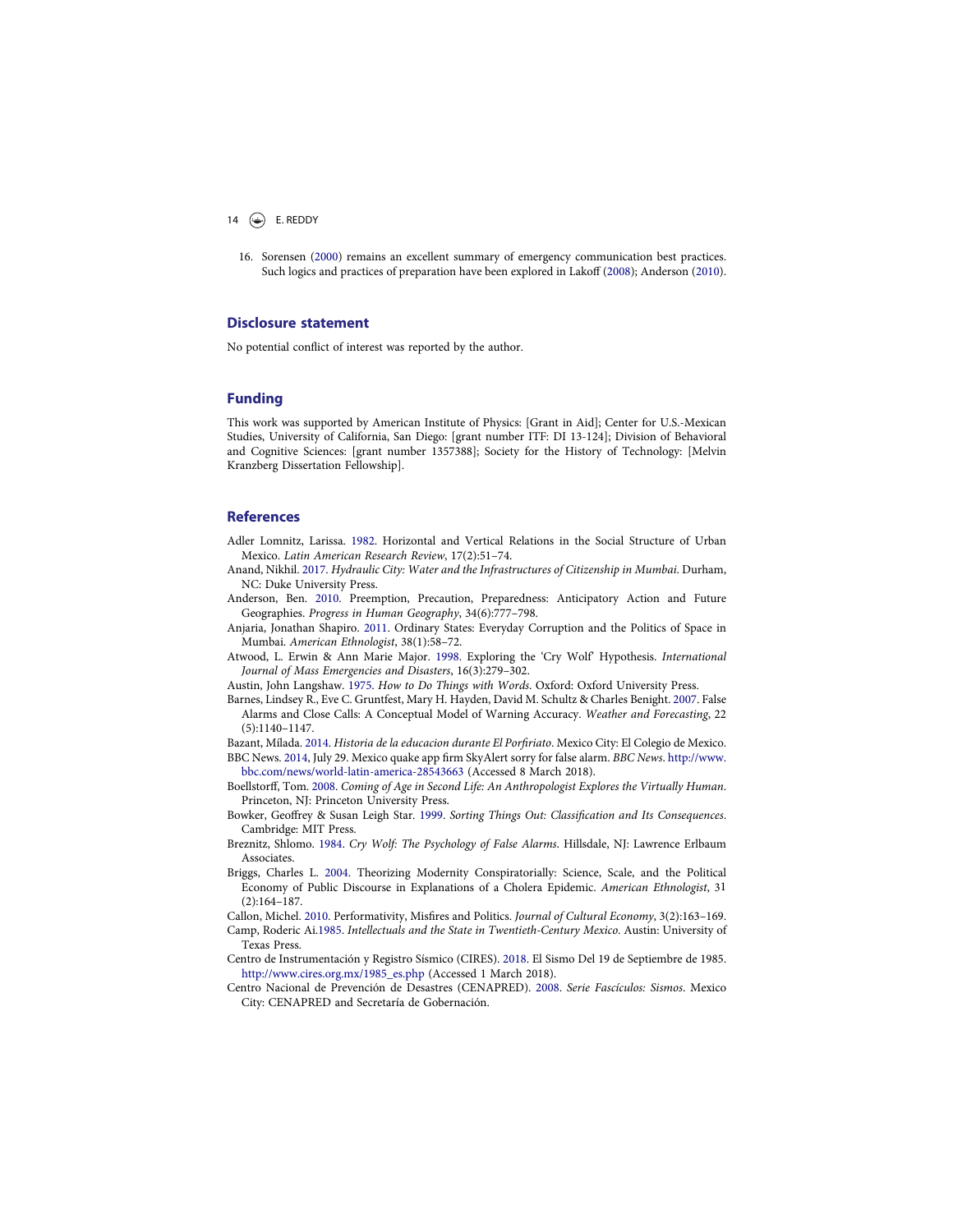———. 2018. Atlas Nacional de Riesgos. <http://www.atlasnacionalderiesgos.gob.mx/> (Accessed 5 March 2018).

- Choi, Vivian. 2015. Anticipatory States: Tsunami, War, and Insecurity in Sri Lanka. Cultural Anthropology, 30(2):286–309.
- Collins, Harry M. & Robert Evans. 2002. The Third Wave of Science Studies: Studies of Expertise and Experience. Social Studies of Science, 32(2):235–296.
- De Vries, Pieter. 2002. Vanishing Mediators: Enjoyment as a Political Factor in Western Mexico. American Ethnologist, 29(4):901–927.
- Dynes, Russell R., Enrico L. Quarantelli & Dennis Wenger. 1990. Individual and Organizational Response to the 1985 Earthquake in Mexico City, Mexico. Newark: Disaster Research Center, University of Delaware.
- Espejo, Sheky. 2017, October 19. After massive quakes, millions in Mexico turn to early warning app. Reuters. [https://www.reuters.com/article/us-mexico-quake-app/after-massive-quakes-millions-in](https://www.reuters.com/article/us-mexico-quake-app/after-massive-quakes-millions-in-mexico-turn-to-early-warning-app-idUSKBN1CO35E)[mexico-turn-to-early-warning-app-idUSKBN1CO35E](https://www.reuters.com/article/us-mexico-quake-app/after-massive-quakes-millions-in-mexico-turn-to-early-warning-app-idUSKBN1CO35E) (Accessed 5 March 2018).
- Espinosa-Aranda, Juan Manuel, et al. 2009. Evolution of the Mexican Seismic Alert System (SASMEX). Seismological Research Letters, 80(5):694–706.
- Farías, Ignacio. 2014. Misrecognizing Tsunamis: Ontological Politics and Cosmopolitical Challenges in Early Warning Systems. In Disasters and Politics: Materials, Experiments, Preparedness, edited by Manuel Tironi, Israel Rodriguez-Giralt & Michael Guggenheim. West Sussex: Wiley Blackwell/ The Sociological Review.
- Ferry, Elizabeth Emma. 2003. Envisioning Power in Mexico: Legitimacy, Crisis, and the Practice of Patrimony. Journal of Historical Sociology, 16(1):22–53.
- Fortes, Jacqueline & Larissa Adler Lomnitz. 1994. Becoming a Scientist in Mexico: The Challenge of Creating a Scientific Community in an Underdeveloped Country. University Park: University of Pennsylvania Press.
- Gledhill, John. 1994. Power and its Disguises: Anthropological Perspectives on Politics. Boulder, CO: Pluto Press.
- Groupe Speciale Mobile Association (GSMA). 2013. Mobile Economy Latin America 2013. Boston Consulting Group. <http://www.gsma.com/latinamerica/> (Accessed 8 July 2015).
- Gupta, Akhil. 2012. Red Tape: Bureaucracy, Structural Violence, and Poverty in India. Durham, NC: Duke University Press.
- Haraway, Donna. 2008. When Species Meet. Minneapolis: University of Minnesota Press.
- ———. 2012. Awash in Urine: DES and Premarin® in Multispecies Response-Ability. WSQ: Women's Studies Quarterly, 40(1):301–316.
- Hartigan, John. 2014. Aesop's Anthropology: A Multispecies Approach. Minneapolis: University of Minnesota Press.
- Hasty, Jennifer. 2005. The Pleasures of Corruption: Desire and Discipline in Ghanaian Political Culture. Cultural Anthropology, 20(2):271–301.
- Hayward, Eva. 2010. Fingeryeyes: Impressions of Cup Corals. Cultural Anthropology, 25(4):577–599.
- Hetherington, Kregg. 2011. Guerrilla Auditors: The Politics of Transparency in Neoliberal Paraguay. Durham, NC: Duke University Press.
- Hughes, Thomas. 1987. The Evolution of Large Technological Systems. In The Social Construction of Technological Systems, edited by Wiebe Bijker, Thomas Hughes & Trevor Pinch, 51–82. Cambridge, MA: MIT Press.
- ———. 1993. Networks of Power: Electrification in Western Society, 1880–1930. Baltimore, MD: Johns Hopkins University Press.
- Jensen, Casper Bruun & Atsuro Morita. 2017. Introduction: Infrastructures as Ontological Experiments. Ethnos, 82(4):615–626.
- Kockelman, Paul. 2010. Enemies, Parasites, and Noise: How to Take Up Residence in a System Without Becoming a Term in It. Journal of Linguistic Anthropology, 20(2):406–421.
- Lakoff, Andrew. 2008. The Generic Biothreat, or, How we Became Unprepared. Cultural Anthropology, 23(3):399–428.